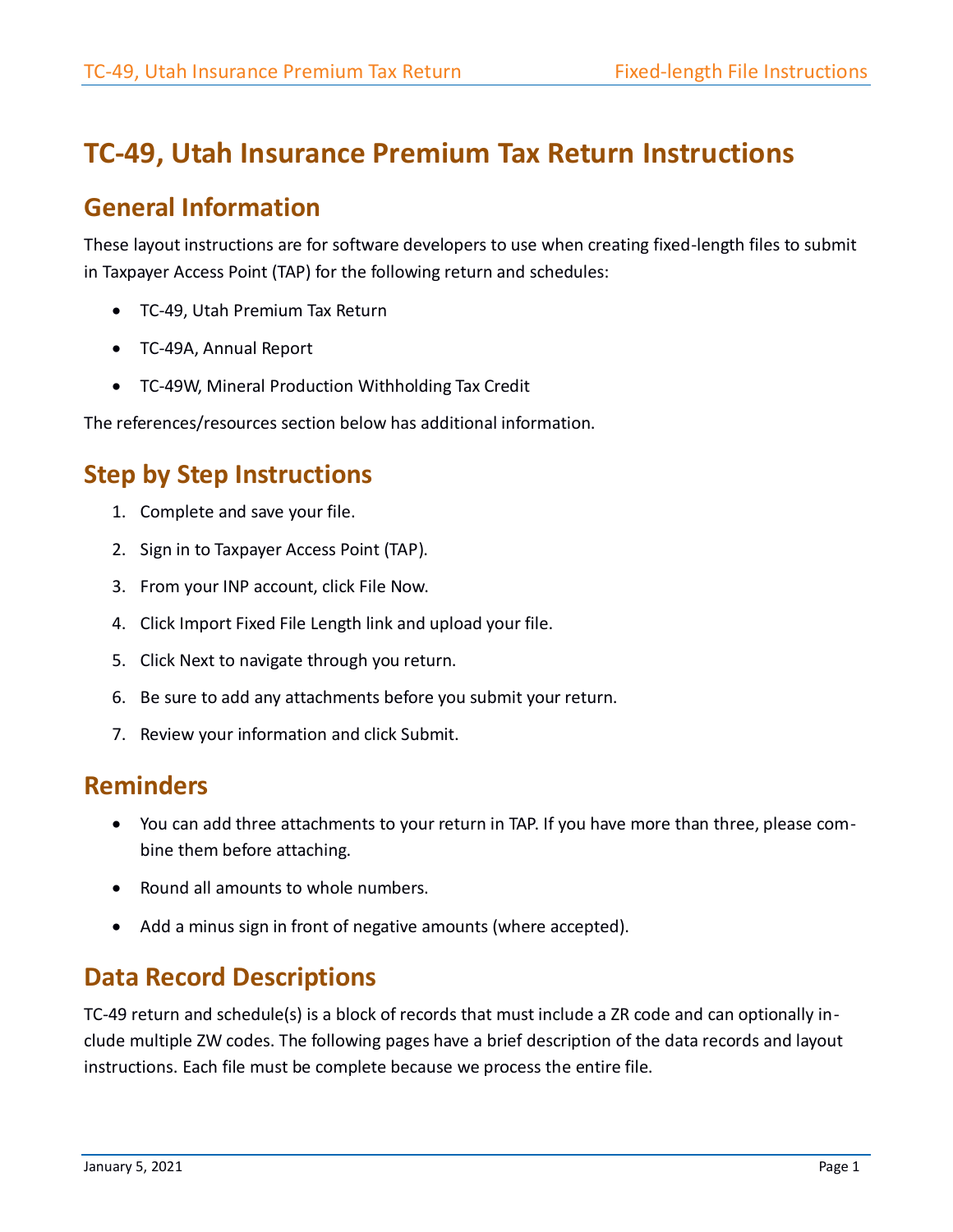### **TC-49 and Schedule A Record – Code ZR (required)**

Code ZR identifies the TC-49 return and Schedule A data. It must be first in the file. Each file may only contain one ZR code.

### **TC-49 Schedule W Record – Code ZW (optional)**

Code ZW identifies Schedule TC-49W if applicable. You may repeat this line as much as you need.

Note: Record length must be 88 bytes.

## **References/Resources**

#### **Forms & Publications**

Publication 58, *[Utah Interest and Penalties](https://tax.utah.gov/forms/pubs/pub-58.pdf)*

#### **Returns and Schedules**

You may be penalized if you do not file the correct forms and schedules. See [tax.utah.gov/billing/penal](https://tax.utah.gov/billing/penalties-interest)[ties-interest](https://tax.utah.gov/billing/penalties-interest) for details.

#### **Taxpayer Resources**

The Tax Commission offers online workshops to help taxpayers understand Utah taxes. Visit [tax.utah.](https://tax.utah.gov/training) [gov/training](https://tax.utah.gov/training) for a list of all training resources. If you need more information or access to online services, forms or publications, visit the Tax Commission's site a[t tax.utah.gov.](https://tax.utah.gov/)

You may also write or visit the Utah State Tax Commission at 210 North 1950 West, Salt Lake City, UT 84134-0400, or phone 801-297-2200 or800-662-4335. You can email questions to [taxmaster@utah.gov.](mailto:taxmaster@utah.gov)

#### **Accommodations**

For accommodations under the Americans with Disabilities Act, contact the Tax Commission at 801- 297-3811 or TDD 801- 297-2020. Allow three working days for a response.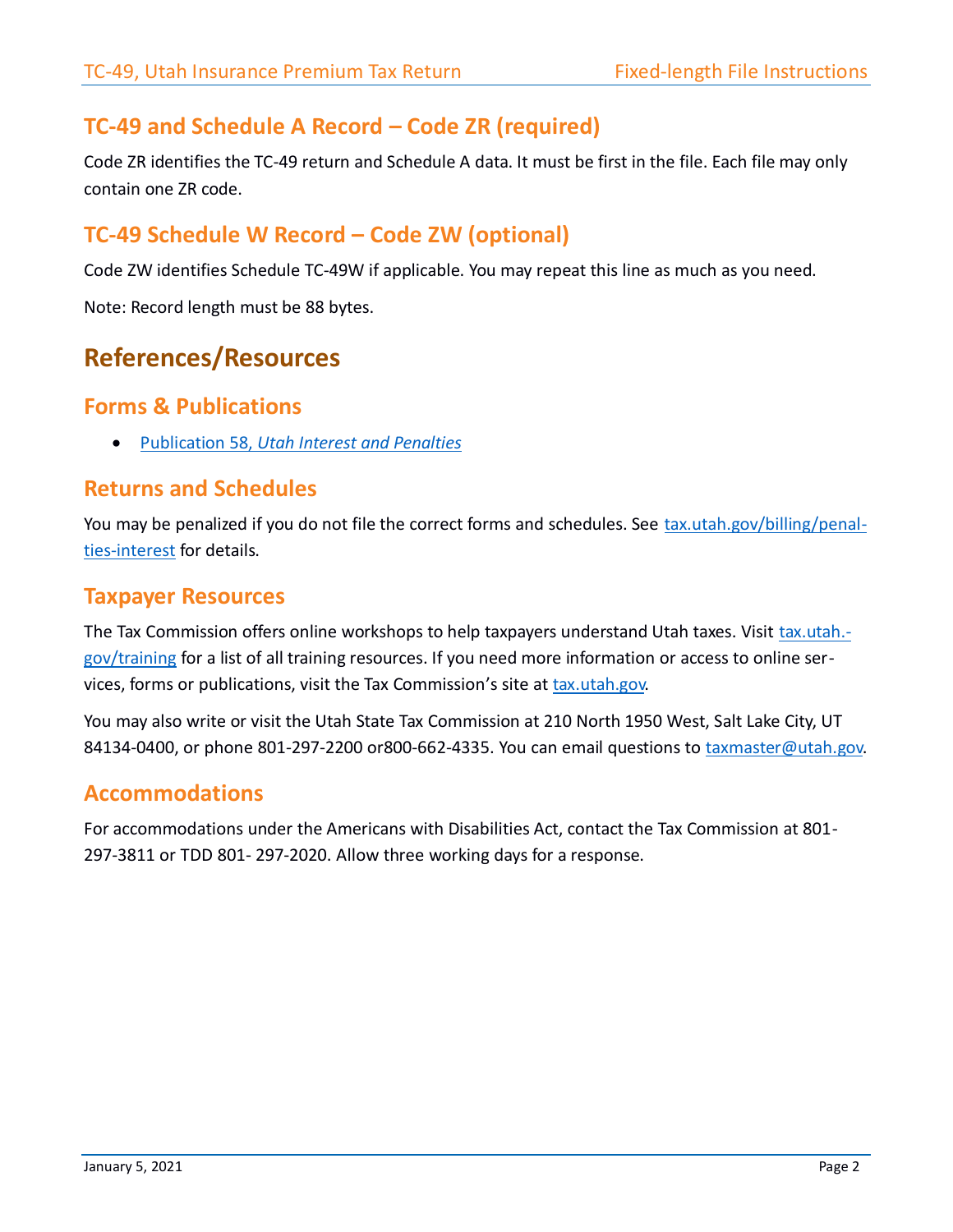# **Layout Instructions**

| <b>TC-49</b> |           |                                                                  |                |                                                                                                                                                                                                                                                                               |
|--------------|-----------|------------------------------------------------------------------|----------------|-------------------------------------------------------------------------------------------------------------------------------------------------------------------------------------------------------------------------------------------------------------------------------|
| Line #       | Position  | <b>Name</b>                                                      | Length         | <b>Comments</b>                                                                                                                                                                                                                                                               |
|              | $1 - 2$   | Record type                                                      | $\overline{2}$ | Default value = ZR. Must be first in file.                                                                                                                                                                                                                                    |
|              | $3 - 5$   | Seq Number                                                       | 3              | Required.                                                                                                                                                                                                                                                                     |
|              |           |                                                                  |                | Sequence number of ZR record will always be 001.                                                                                                                                                                                                                              |
|              | $6 - 19$  | <b>Account Number</b>                                            | 14             | Required.                                                                                                                                                                                                                                                                     |
|              |           |                                                                  |                | Enter your 14-character Utah tax ID number without<br>dashes or spaces (i.e., 12345678002INP).                                                                                                                                                                                |
|              | $20 - 27$ | <b>Tax Period</b>                                                | 8              | Required. Default value = 99999999.                                                                                                                                                                                                                                           |
|              |           |                                                                  |                | Enter the end of the tax period (must be year end,<br>i.e., 12312020).                                                                                                                                                                                                        |
| Line 1       | $28 - 42$ | <b>Gross Tax Due</b>                                             | 15             | Enter the Gross Tax Due from Schedule A. This should<br>be the greater of Utah basis (positions 602 minus 242<br>multiplied by .0225 plus 497 multiplied by the rate<br>plus 242 multiplied by .0008 plus 362 multiplied<br>by .0001 plus 452 multiplied by .0045 minus 617). |
|              |           |                                                                  |                | Right-justify and zero-fill. Don't enter decimal points.<br>Negative not allowed.                                                                                                                                                                                             |
| Line 2       | $43 - 57$ | Rocky Mountain Cen-<br>ter for Occupational<br>and Environmental | 15             | Lesser of total donation or .001 of position 482.<br>Attach a copy of the receipt provided by this health<br>and safety center.                                                                                                                                               |
|              |           | Health (RMCOEH)<br>Credit                                        |                | Right-justify and zero-fill. Don't enter decimal points.<br>Negative not allowed.                                                                                                                                                                                             |
| Line 3       | $58 - 72$ | Exam Fees (UT based<br>companies only)                           | 15             | You must attach a schedule of examination fees, dates<br>and examiners to the premium tax return in order to<br>claim this credit There is no carryover to other years<br>of unused examination fee credits.                                                                  |
|              |           |                                                                  |                | Right-justify and zero-fill. Don't enter decimal points.<br>Negative not allowed.                                                                                                                                                                                             |
| Line 4       | $73 - 87$ | Guaranty Assoc.<br>Credit                                        | 15             | 20 percent of the assessment amount starting the<br>year after the assessment payment. Limited to the<br>current premium tax liability for the year Attach a<br>Schedule of the available credit and any carryover.                                                           |
|              |           |                                                                  |                | Right-justify and zero-fill. Don't enter decimal points.<br>Negative not allowed.                                                                                                                                                                                             |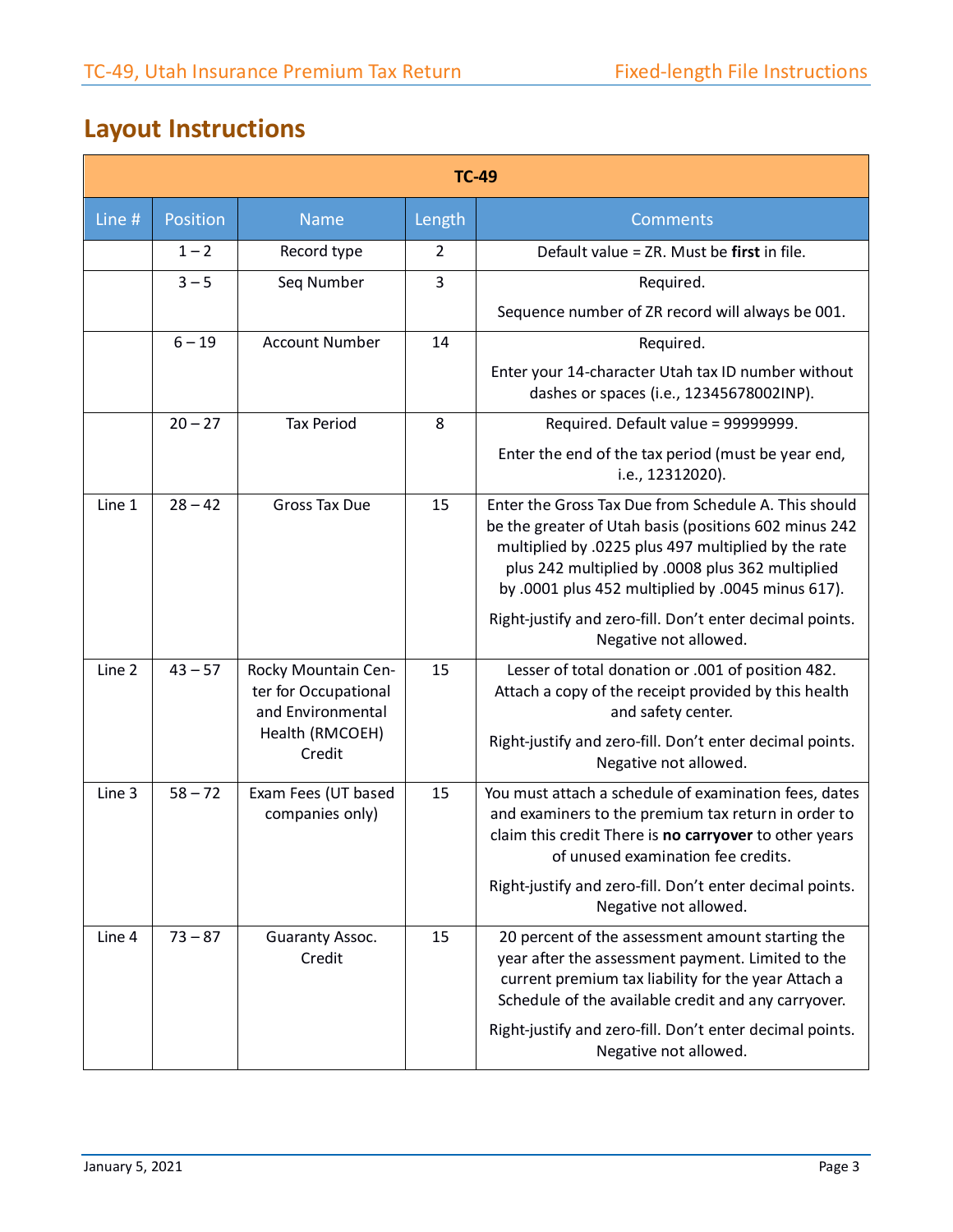| <b>TC-49</b> |             |                                                      |        |                                                                                                                                                                                                  |
|--------------|-------------|------------------------------------------------------|--------|--------------------------------------------------------------------------------------------------------------------------------------------------------------------------------------------------|
| Line #       | Position    | <b>Name</b>                                          | Length | Comments                                                                                                                                                                                         |
| Line 5       | $88 - 102$  | Nonrefundable Small<br><b>Business Jobs Credit</b>   | 15     | The Nonrefundable Small Business Jobs Credit<br>amount shown on the tax credit certificate you<br>received from the Governor's Office of Economic<br>Development. (Starting with tax year 2016). |
|              |             |                                                      |        | Right-justify and zero-fill. Don't enter decimal points.<br>Negative not allowed.                                                                                                                |
| Line 6       | $103 - 117$ | Low Income Housing<br>Credit                         | 15     | Right-justify and zero-fill. Don't enter decimal points.<br>Negative not allowed.                                                                                                                |
| Line 7       |             | <b>Total Credits</b>                                 |        | Total position 43 through 103.                                                                                                                                                                   |
|              |             |                                                      |        | Right-justify and zero-fill. Don't enter decimal points.<br>Negative not allowed.                                                                                                                |
| Line 8       |             | <b>Allowable Credits</b>                             |        | Lesser of position 28 or sum of 43, 58, 73, 88 & 103.                                                                                                                                            |
|              |             |                                                      |        | Right-justify and zero-fill. Don't enter decimal points.<br>Negative not allowed.                                                                                                                |
| Line 9       |             | Net Tax Due                                          | 15     | Position 28 minus lesser of 28 or sum of 43, 58, 73, 88<br>& 103.                                                                                                                                |
|              |             |                                                      |        | Right-justify and zero-fill. Don't enter decimal points.<br>Negative not allowed.                                                                                                                |
| Line 10      | $118 - 132$ | <b>Previous Guaranty</b><br>Assoc. Credit<br>Refunds | 15     | Any Guaranty Association refunds received in the tax-<br>able year. Attach an explanation if the refund is not<br>reported.                                                                      |
|              |             |                                                      |        | Right-justify and zero-fill. Don't enter decimal points.<br>Negative not allowed.                                                                                                                |
| Line 11      | $133 - 147$ | <b>Total Tax Due</b>                                 | 15     | Sum of position 28 minus the lesser of 28 or sum of<br>43, 58, 73, 88 & 103. Add position 133 to the total.                                                                                      |
|              |             |                                                      |        | Right-justify and zero-fill. Don't enter decimal points.<br>Negative not allowed.                                                                                                                |
| Line 12      | $148 - 162$ | Refund Applied From                                  | 15     | Total refunds applied from prior years.                                                                                                                                                          |
|              |             | <b>Prior Years</b>                                   |        | Right-justify and zero-fill. Don't enter decimal points.<br>Negative not allowed.                                                                                                                |
| Line 13      | $163 - 177$ | Quarterly                                            | 15     | Total of quarterly prepayments made during the year.                                                                                                                                             |
|              |             | Prepayments                                          |        | Right-justify and zero-fill. Don't enter decimal points.<br>Negative not allowed.                                                                                                                |
| Line 14      |             | <b>Total Prepayments</b>                             |        | Sum of positions 148 and 163.                                                                                                                                                                    |
|              |             |                                                      |        | Right-justify and zero-fill. Don't enter decimal points.                                                                                                                                         |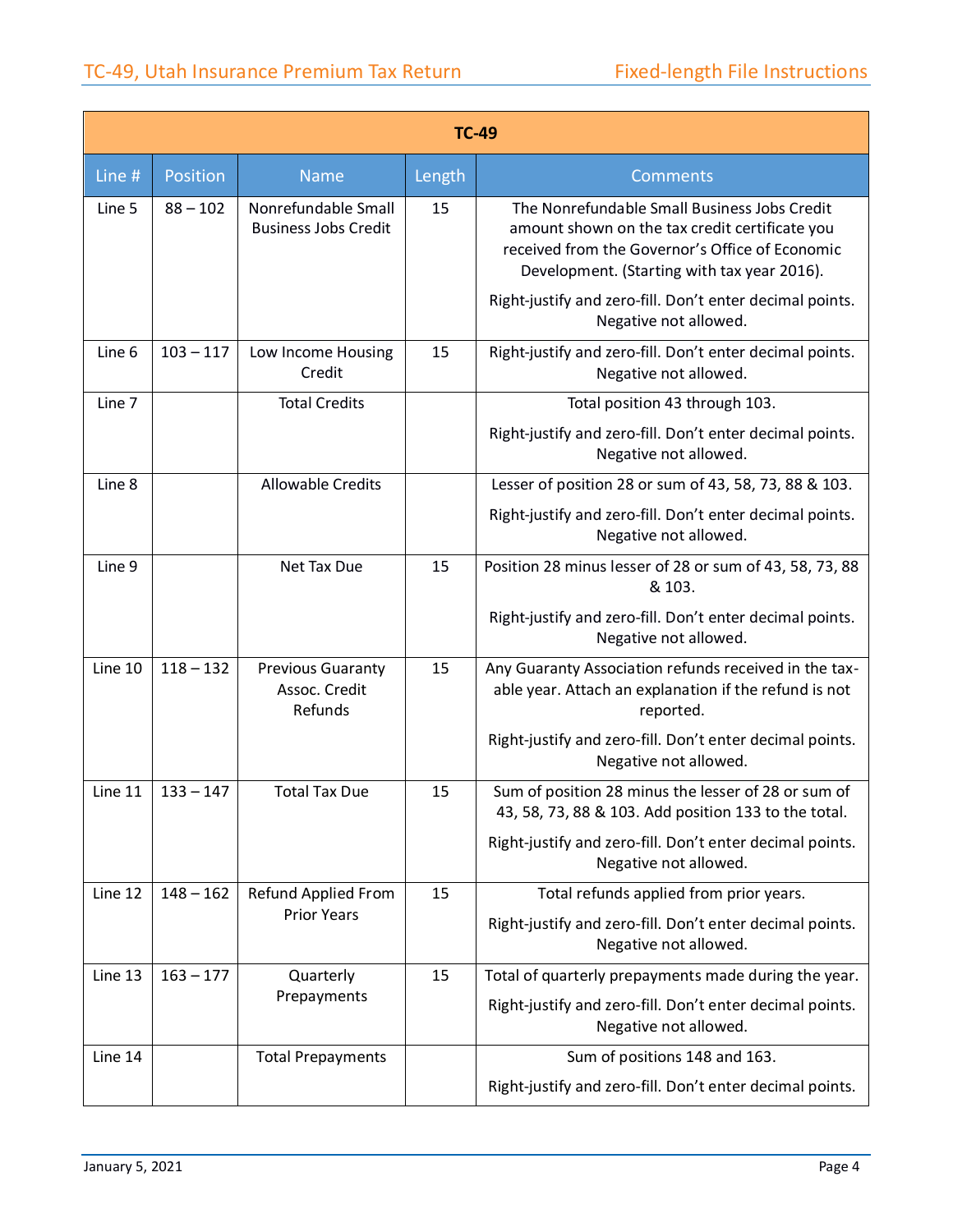|         | <b>TC-49</b> |                                       |                |                                                                                                                                                                                     |                                                                                                                                                                                                                                                     |  |
|---------|--------------|---------------------------------------|----------------|-------------------------------------------------------------------------------------------------------------------------------------------------------------------------------------|-----------------------------------------------------------------------------------------------------------------------------------------------------------------------------------------------------------------------------------------------------|--|
| Line #  | Position     | <b>Name</b>                           | Length         |                                                                                                                                                                                     | Comments                                                                                                                                                                                                                                            |  |
| Line 15 | $178 - 192$  | <b>Amended Returns</b><br>Only        | 15             |                                                                                                                                                                                     | Enter the following only if you are amending this re-<br>turn:<br>Tax paid amount from the original return and pay-<br>ments made before the amended return minus<br>previous refunds.<br>Right-justify and zero-fill. Don't enter decimal points.  |  |
| Line 16 |              | <b>Total Credits</b>                  |                |                                                                                                                                                                                     | Sum of positions 148 and 163 plus or minus 178.                                                                                                                                                                                                     |  |
| Line 17 | $193 - 207$  | Tax Due with Return                   | 15             | If                                                                                                                                                                                  | <b>Then</b>                                                                                                                                                                                                                                         |  |
|         |              |                                       |                | (Sum of position 28<br>minus the lesser of 28 or<br>sum of 43, 58, 73, 88 &<br>103. Add position 133 to<br>the total) is greater than<br>(sum of 148 and 163)<br>plus or minus 178. | Subtract (sum of 133 and<br>148 plus or minus 163)<br>from (sum of position 28<br>minus the lesser of 28 or<br>sum of 43, 58, 73, 88 &<br>103. Add position 133 to<br>the total).<br>Right-justify and zero fill.<br>Don't enter decimal<br>points. |  |
| Line 18 | $208 - 222$  | Refund                                | 15             | If                                                                                                                                                                                  | <b>Then</b>                                                                                                                                                                                                                                         |  |
|         |              |                                       |                | (Sum of 148 and 163 plus<br>or minus 178) is greater<br>than (Sum of position 28<br>minus the lesser of 28 or<br>sum of 43, 58, 73, 88 &<br>103. Add position 133 to<br>the total). | Subtract (sum of position<br>28 minus the lesser of 28<br>or sum of 43, 58, 73, 88<br>& 103. Add position 133<br>to the total) from (sum of<br>148 and 163) plus or<br>minus 178.                                                                   |  |
|         |              |                                       |                |                                                                                                                                                                                     | Right-justify and zero-fill.<br>Don't enter decimal<br>points.                                                                                                                                                                                      |  |
|         | $223 - 223$  | <b>Amended Flag</b>                   | $\mathbf{1}$   |                                                                                                                                                                                     | Default value = $0$                                                                                                                                                                                                                                 |  |
|         |              |                                       |                |                                                                                                                                                                                     | $0 = NO, 1 = YES$                                                                                                                                                                                                                                   |  |
|         | $224 - 224$  | Refund Applied to<br><b>Next Year</b> | $\mathbf{1}$   |                                                                                                                                                                                     | Default value = $0$<br>$0 = NO, 1 = YES$                                                                                                                                                                                                            |  |
|         | $225 - 226$  | Filler                                | $\overline{2}$ |                                                                                                                                                                                     | Default value = ZA. Begins Schedule A information.                                                                                                                                                                                                  |  |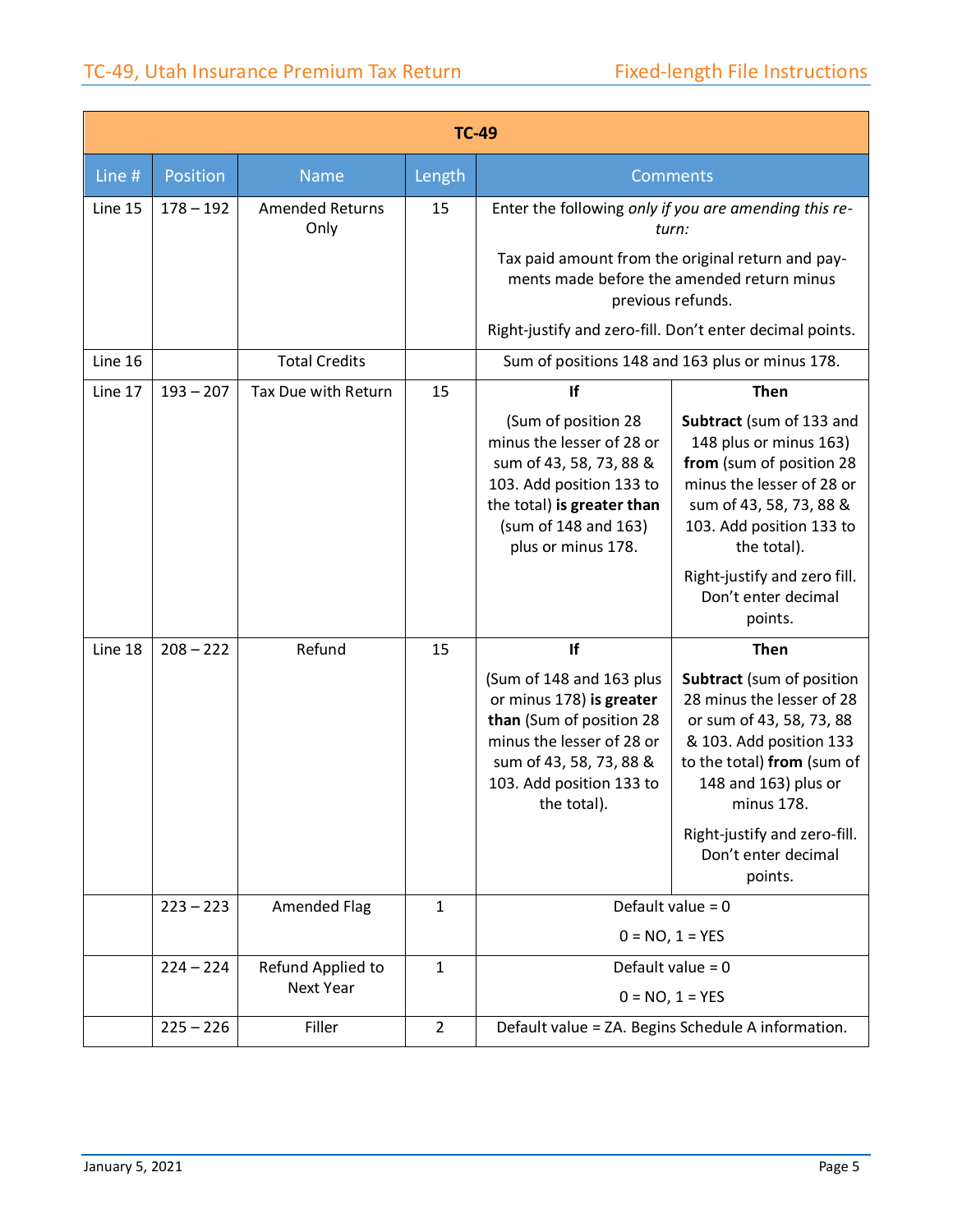| <b>Schedule A</b>  |             |                                             |        |                                                                                                        |
|--------------------|-------------|---------------------------------------------|--------|--------------------------------------------------------------------------------------------------------|
| Line #             | Position    | <b>Name</b>                                 | Length | <b>Comments</b>                                                                                        |
| Line 1             | $227 - 241$ | Life Insurance Comp.                        | 15     | Right-justify and zero-fill. Don't enter decimal points.                                               |
|                    |             |                                             |        | Attach the Utah business page or schedule T of the<br>annual report.                                   |
| Line 2             | $242 - 256$ | <b>Property &amp; Casualty</b>              | 15     | Right-justify and zero-fill. Don't enter decimal points.                                               |
|                    |             | Insurance Comp.                             |        | Attach the Utah business page or schedule T of the<br>annual report.                                   |
| Line 3             | $257 - 271$ | Other Insurance                             | 15     | Right-justify and zero-fill. Don't enter decimal points.                                               |
|                    |             | Comp.                                       |        | Attach the Utah business page or schedule T of the<br>annual report.                                   |
| Line 4             | $272 - 286$ | Life/variable Life Ins.                     | 15     | All life insurance including only the first 100,000 of<br>Utah variable life insurance premiums.       |
|                    |             |                                             |        | Right-justify and zero-fill. Don't enter decimal points.                                               |
| Line 5             | $287 - 301$ | <b>Remaining Variable</b><br>Life Ins.      | 15     | Utah variable life insurance over 100,000. Attach<br>schedule of all variable life insurance premiums. |
|                    |             |                                             |        | Right-justify and zero-fill. Don't enter decimal points.                                               |
| Line 6             | $302 - 316$ | Annuity                                     | 15     | Right-justify and zero-fill. Don't enter decimal points.                                               |
| Line 7             | $317 - 331$ | <b>Health Care</b>                          | 15     | Right-justify and zero-fill. Don't enter decimal points.                                               |
| Line 8             | $332 - 346$ | <b>Other Disability</b>                     | 15     | Right-justify and zero-fill. Don't enter decimal points.                                               |
| Line 9             | $347 - 361$ | Fire                                        | 15     | Include premiums received from all allied lines except<br>motor vehicle that are reported separately.  |
|                    |             |                                             |        | Right-justify and zero-fill. Don't enter decimal points.                                               |
| Line 10            | $362 - 376$ | Other Than Fire                             | 15     | Include premiums received from all allied lines except<br>motor vehicle that are reported separately.  |
|                    |             |                                             |        | Right-justify and zero-fill. Don't enter decimal points.                                               |
| Line 11            | $377 - 391$ | MV liability, personal<br>injury, uninsured | 15     | Don't include physical damage reported in positions<br>362 and 377.                                    |
|                    |             | motorist                                    |        | Right-justify and zero-fill. Don't enter decimal points.                                               |
| Line 12            | $392 - 406$ | MV Physical Damage                          | 15     | Right-justify and zero-fill. Don't enter decimal points.                                               |
|                    | $407 - 421$ | MV Damage                                   | 15     | Right-justify and zero-fill. Don't enter decimal points.                                               |
| Line 13<br>Line 14 | $422 - 436$ | Ocean Marine                                | 15     | Right-justify and zero-fill. Don't enter decimal points.                                               |
| Line 15            | $437 - 451$ | Other                                       | 15     | Right-justify and zero-fill. Don't enter decimal points.                                               |
| Line 16            | $452 - 466$ | <b>Interest and Service</b><br>Charges      | 15     | Right-justify and zero-fill. Don't enter decimal points.                                               |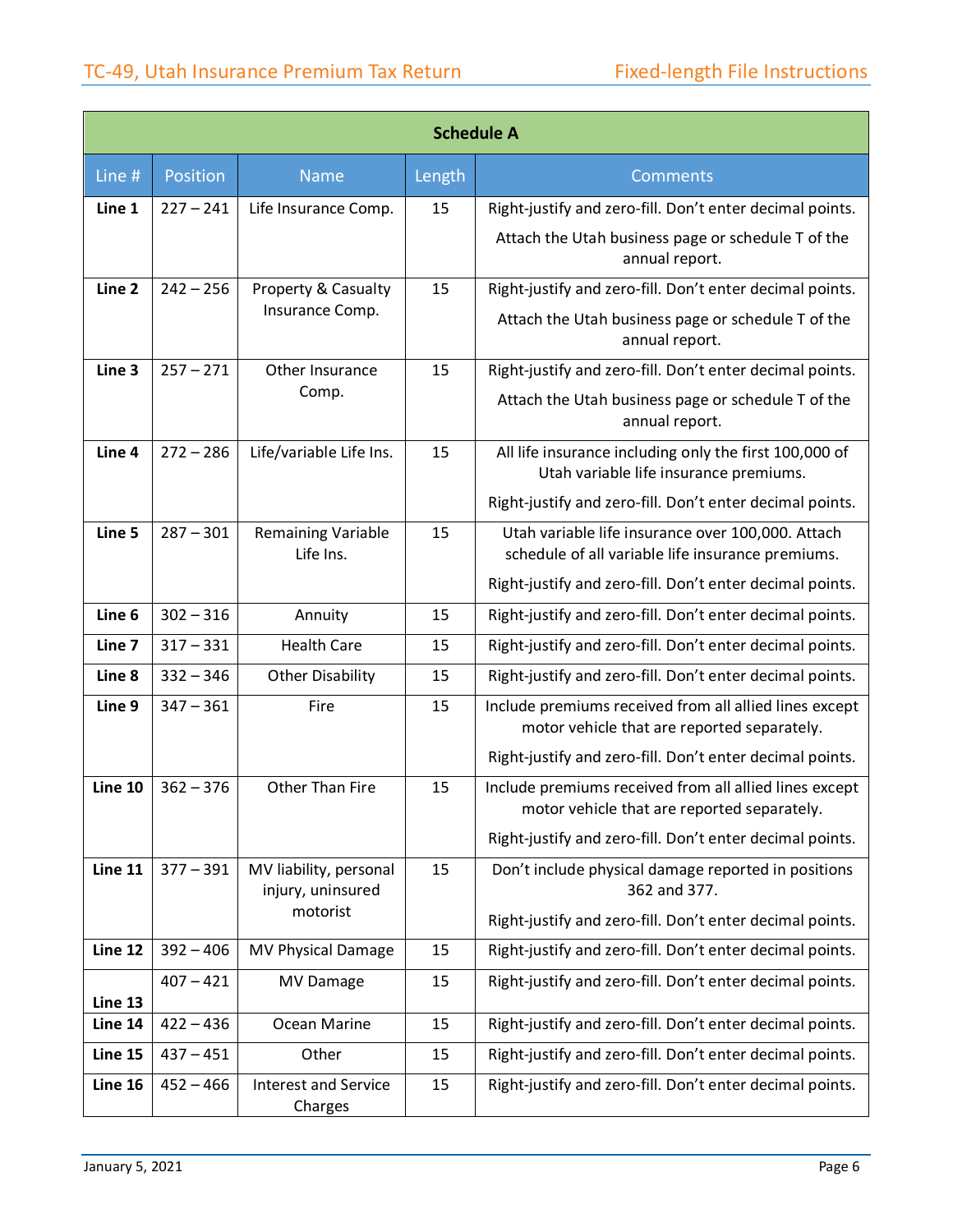| <b>Schedule A</b> |             |                                                                       |                |                                                                                                                           |  |
|-------------------|-------------|-----------------------------------------------------------------------|----------------|---------------------------------------------------------------------------------------------------------------------------|--|
| Line #            | Position    | <b>Name</b>                                                           | Length         | <b>Comments</b>                                                                                                           |  |
| Line 18           | $467 - 481$ | <b>Title Ins</b>                                                      | 15             | Right-justify and zero-fill. Don't enter decimal points.                                                                  |  |
| Line 19           | $482 - 496$ | All Agencies                                                          | 15             | Include premiums of Utah Public Agency Insurance<br>Mutual received after June 30, 2002.                                  |  |
|                   |             |                                                                       |                | Right-justify and zero-fill. Don't enter decimal points.                                                                  |  |
| Line 20           | $497 - 511$ | Deductibles                                                           | 15             | Include as premium amounts representing de-<br>ductibles such as reimbursement, retention or similar<br>deductible plans. |  |
|                   |             |                                                                       |                | Right-justify and zero-fill. Don't enter decimal points.                                                                  |  |
| Line 21           | $512 - 526$ | All Agencies Plus                                                     | 15             | Sum of positions 482 and 497.                                                                                             |  |
|                   |             | Deductibles                                                           |                | Right-justify and zero-fill. Don't enter decimal points.                                                                  |  |
| Line 22           | $527 - 541$ | <b>Total Premiums</b>                                                 | 15             | Sum of positions 272, 287, 302, 317, 332, 347, 362,<br>377, 392, 407, 422, 437, & 452.                                    |  |
|                   |             |                                                                       |                | Right-justify and zero-fill. Don't enter decimal points.                                                                  |  |
| Line 24           | $542 - 556$ | <b>Qualifying Health</b><br>Care Prem                                 | 15             | Right-justify and zero-fill. Don't enter decimal points.                                                                  |  |
| Line 27           | $557 - 571$ | Prem from UT Inst of<br><b>Higher Learning</b>                        | 15             | Exclude worker's comp premiums.<br>Right-justify and zero-fill. Don't enter decimal points.                               |  |
| Line 28           | $572 - 586$ | <b>Qualifying Dividends</b><br>on Life Ins                            | 15             | Right-justify and zero-fill. Don't enter decimal points.                                                                  |  |
| Line 29           | $587 - 601$ | <b>Qualifying Dividends</b><br>on Fire and Allied<br>Lines            | 15             | Right-justify and zero-fill. Don't enter decimal points.                                                                  |  |
| Line 30           | $602 - 616$ | <b>Qualifying Dividends</b><br>on Premium other<br>than Life and Fire | 15             | Right-justify and zero-fill. Don't enter decimal points.                                                                  |  |
| Line 32           | $617 - 631$ | Net Taxable Prem                                                      | 15             | Sum of positions (272, 287, 302, 317, 332, 347, 362,<br>377, 392, 407, 422, 437 & 452).                                   |  |
|                   |             |                                                                       |                | Right-justify and zero fill. Don't enter decimal points.                                                                  |  |
| Line 40           | $632 - 646$ | Tax Due on<br><b>Retaliatory Basis</b>                                | 15             | Right-justify and zero-fill. Don't enter decimal points.                                                                  |  |
| Line 40           | $647 - 648$ | <b>State of Domicile</b>                                              | $\overline{2}$ | Use 2-letter abbreviation.                                                                                                |  |